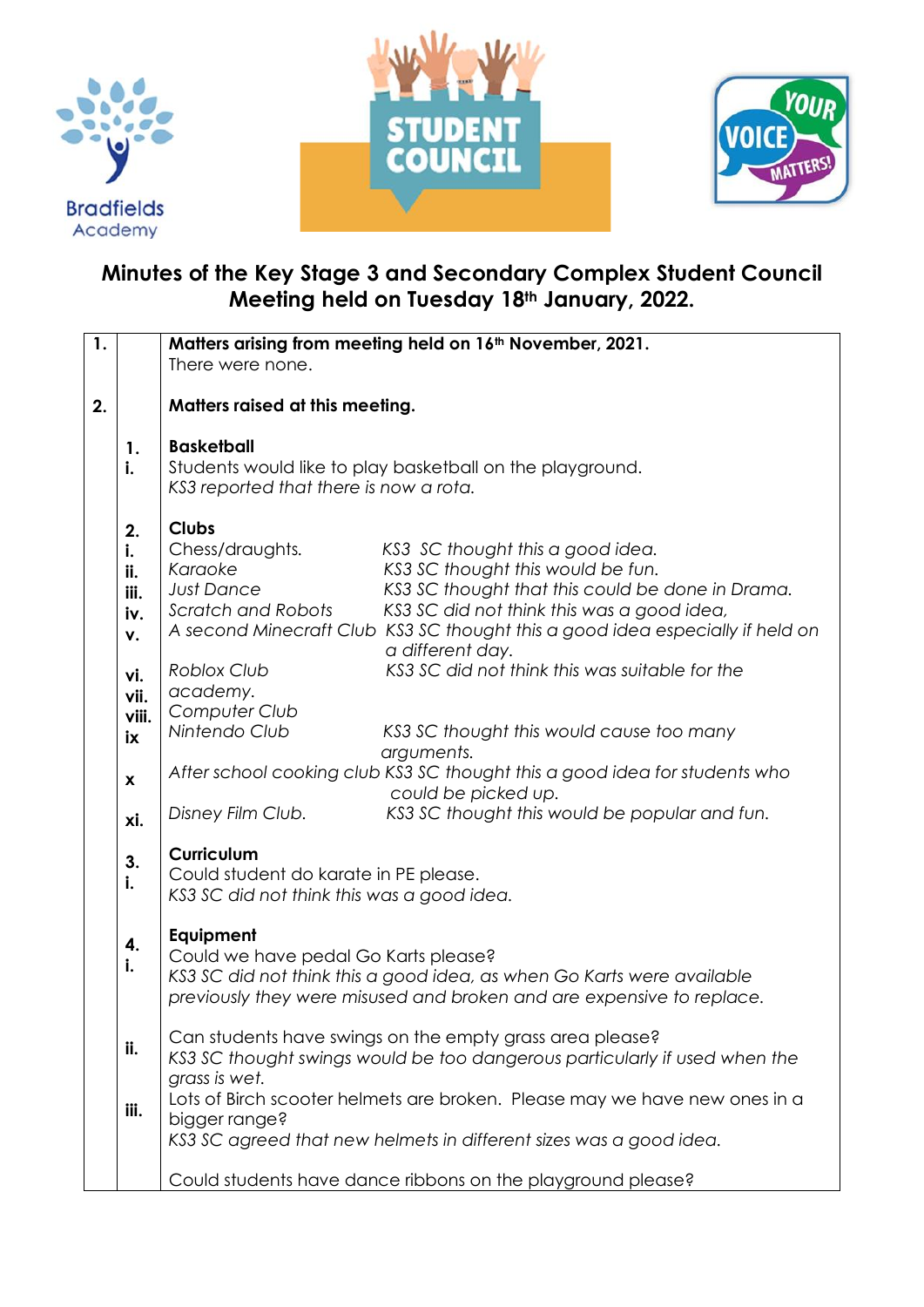





| Academy              |                                                                                                                                                                                                                                          |  |
|----------------------|------------------------------------------------------------------------------------------------------------------------------------------------------------------------------------------------------------------------------------------|--|
| iv.                  | KS3 SC thought some students would enjoy using the ribbons.                                                                                                                                                                              |  |
| ٧.                   | A bigger slide and swing please?<br>KS3 SC did not think this a good idea,                                                                                                                                                               |  |
| vi.                  | More playing equipment please, e.g. balls skipping ropes, hula hoops.<br>KS3 SC questioned whether these are really necessary.                                                                                                           |  |
| 5.<br>i.             | <b>Lunches</b><br>Could the students have more food choices please?<br>KS3 SC agreed but said it would be useful to have some suggestions, They also<br>said that larger portions would be good.                                         |  |
| ii.                  | More variety on the menu on Fridays, e.g. Mac n cheese, Spaghetti Bolognaise,<br>tuna pasta, lasagne, chicken nuggets please.<br>KS3 SC thought agreed these were good suggestions.                                                      |  |
| 6.<br>i.             | <b>Play Buddy</b><br>Could there be Playground buddies?<br>KS3 SC thought this was a lovely idea and suggested that students become<br>buddies should receive additional achievements.                                                   |  |
| 7.<br>$\mathbf{I}$ . | Playground<br>Could there be a cage around the football pitch please?<br>KS3 SC thought this a good idea, if the budget allowed.                                                                                                         |  |
| 8.<br>i.             | <b>Premises</b><br>Could the changing rooms have some heating and air fresheners please?<br>KS3 SC thought these were good suggestions.                                                                                                  |  |
| ii.                  | Could students have more toilets in the changing rooms please?<br>KS3 SC thought more toilets are not needed considering the length of time<br>students spent in the changing rooms.                                                     |  |
| iii.                 | Could there be a quiet reading area please?<br>KS3 SC thought this a very good idea if the space could be found.                                                                                                                         |  |
| iv.                  | Artificial grass on the playground and the football court please?<br>KS3 SC thought this was unnecessary and would be far too expensive.<br>Would it be possible for the white boarding, facing LS building,, to be decorated<br>please? |  |
| ۷.                   | KS3 SC all thought this a brilliant suggestion.                                                                                                                                                                                          |  |
|                      |                                                                                                                                                                                                                                          |  |